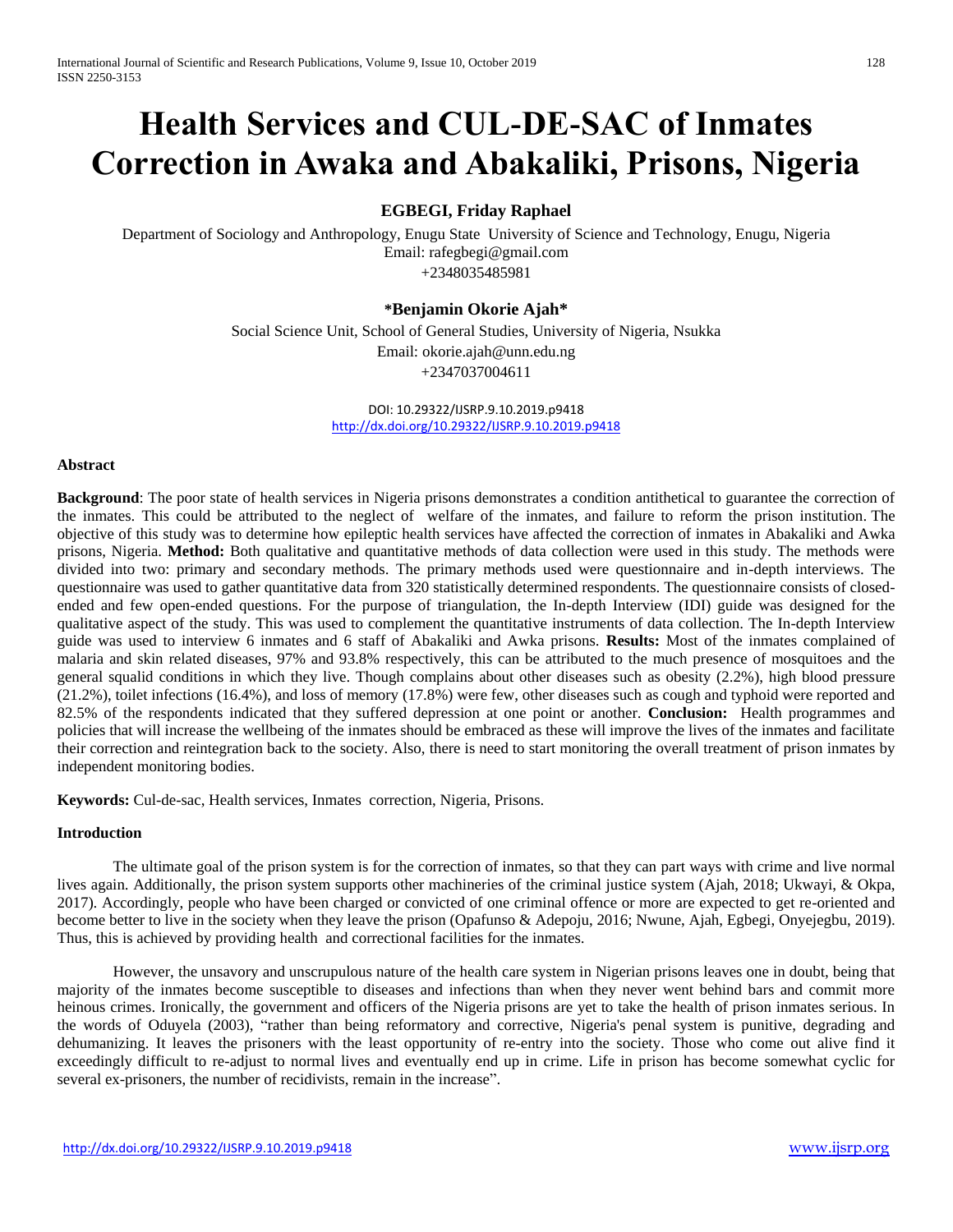Funnily, "of the 227 prisons in the country, four out of five were built before 1950. The infrastructure is old and decrepit, lack of decent meal, medicines and denial of contact with families and friends which are reportedly damaging to the physical and mental well-being of inmates" (Salaudeen, 2004). Conversely, the health situations in Nigerian prisons are saddening and precarious. Equally significant is that the existing "so-called" prison medical center is just a "resemblance" of a patent medicine store. It has no drugs, and has only a few medical personnel to attend to growing and incessant sick prison population. Skin rashes, tuberculosis and kwashiorkor are most prevalent amongst inmates leading to death of prisoners. This confirms Salaudeen's (2004) "position that those inmates who die are quickly buried without the authorities informing their relatives".

More appalling was that, because of excess population, most inmates have no bed and mattresses; they are forced to sleep on concrete floor often without blankets. These unwholesome treatments have contributed to the death in detention of numerous prisoners (Ajah & Nweke, 2017). Previous studies (Ajah, 2018; Nwune, Ajah, Egbegi, Onyejegbu, 2019; Ukwayi, & Okpa, 2017; Ajah, 2018) confirmed that these problems are not different with Abakalikli and Awka prisons as inmates in the prisons are held in squalid and congested cells without adequate medical care, food supplies or water and often with no stores at all, thus leading to disease outbreak, environmental degradation, and an increased mortality rate among inmates. This has made achieving both qualitative and quantitative health services among the prison inmates to be far from realization. The objective of this study was to determine how epileptic health services have affected the correction of inmates in Abakaliki and Awka prisons, Nigeria.

## **Methodology**

## **Study area**

The study was carried out in Abakaliki and Awka prisons. Abakaliki and Awka prisons were built in 1904 and1946 respectively by the British colonial government. Abakaliki is the capital city of Ebonyi state Nigeria. Abakaliki prison is located in the inner city of the state capital: sharing boundary with Ebonyi State Police Command Headquarters in the North. The Ministry of Works and Transport and Federal Teaching Hospital (FETHA 1) in the south. Abakaliki prison has the capacity to accommodate 387 inmates (Nigerian prison service, 2009; Nweke & Ajah, 2017). Awka, where Awka prison is located, is the capital city of Anambra State. Awka prison is located in the inner city of Awka: sharing boundary with Police Area Command and Awka South Local Government Headquarters in the North, Independent National Electoral Commission (INEC) and State Police Headquarters in the East. In the West is the NIPCO Filling-Station. Awka prison has the capacity to accommodate 238 inmates (Nigerian Prisons Service, 2009; Nwune, Chikwelu, Ajah, Obiefuna, & Egbegi, 2018).

## **Target Population and Sample Size**

The target population for this study consisted of all the staff and prison inmates in both Abakaliki and Awka prisons. Records reveal that Abakaliki prison has a total population of 846 prison inmates and 178 staff. In the same vein, Awka prison has a total inmates population of 442 and a staff strength of 134. This makes a total of 1288 prison inmates and 312 staff for both prisons under study. Form this population, the sample size was drawn using Yamane (1967) formula. The formula is shown below. A 95% confidence level and level of maximum variability ( $P = 0.05$ ) were assumed. The formula for the sample size estimation is given as:  $n = \frac{N}{1 + N (e)^2}$ N

$$
\frac{1}{2} \frac{1}{2} \frac{1}{2} \frac{1}{2} \frac{1}{2} \frac{1}{2} \frac{1}{2} \frac{1}{2} \frac{1}{2} \frac{1}{2} \frac{1}{2} \frac{1}{2} \frac{1}{2} \frac{1}{2} \frac{1}{2} \frac{1}{2} \frac{1}{2} \frac{1}{2} \frac{1}{2} \frac{1}{2} \frac{1}{2} \frac{1}{2} \frac{1}{2} \frac{1}{2} \frac{1}{2} \frac{1}{2} \frac{1}{2} \frac{1}{2} \frac{1}{2} \frac{1}{2} \frac{1}{2} \frac{1}{2} \frac{1}{2} \frac{1}{2} \frac{1}{2} \frac{1}{2} \frac{1}{2} \frac{1}{2} \frac{1}{2} \frac{1}{2} \frac{1}{2} \frac{1}{2} \frac{1}{2} \frac{1}{2} \frac{1}{2} \frac{1}{2} \frac{1}{2} \frac{1}{2} \frac{1}{2} \frac{1}{2} \frac{1}{2} \frac{1}{2} \frac{1}{2} \frac{1}{2} \frac{1}{2} \frac{1}{2} \frac{1}{2} \frac{1}{2} \frac{1}{2} \frac{1}{2} \frac{1}{2} \frac{1}{2} \frac{1}{2} \frac{1}{2} \frac{1}{2} \frac{1}{2} \frac{1}{2} \frac{1}{2} \frac{1}{2} \frac{1}{2} \frac{1}{2} \frac{1}{2} \frac{1}{2} \frac{1}{2} \frac{1}{2} \frac{1}{2} \frac{1}{2} \frac{1}{2} \frac{1}{2} \frac{1}{2} \frac{1}{2} \frac{1}{2} \frac{1}{2} \frac{1}{2} \frac{1}{2} \frac{1}{2} \frac{1}{2} \frac{1}{2} \frac{1}{2} \frac{1}{2} \frac{1}{2} \frac{1}{2} \frac{1}{2} \frac{1}{2} \frac{1}{2} \frac{1}{2} \frac{1}{2} \frac{1}{2} \frac{1}{2} \frac{1}{2} \frac{1}{2} \frac{1}{2} \frac{1}{2} \frac{1}{2} \frac{1}{2} \frac{1}{2} \frac{1}{2} \frac{1}{2} \frac{1
$$

Where:

 $n =$  the sample size  $N =$  the population size  $e$  = the level of precision (allowable error) that is 5% or 0.05. Therefore, the sample size estimation is given as:  $n =$ 1600  $1+1600(0.05)^2$  $n = \frac{1600}{5}$ 5  $n = 320$ 

This sample size was therefore considered fair to represent the entire universe for this study.

## **Sampling Technique**

Stratified sampling technique which is a probability sampling technique was adopted in this study. The population was stratified under different categories of inmates and workers.

## **Table 1: Sampling for inmates and workers in Abakaliki and Awka federal prisons, Nigeria**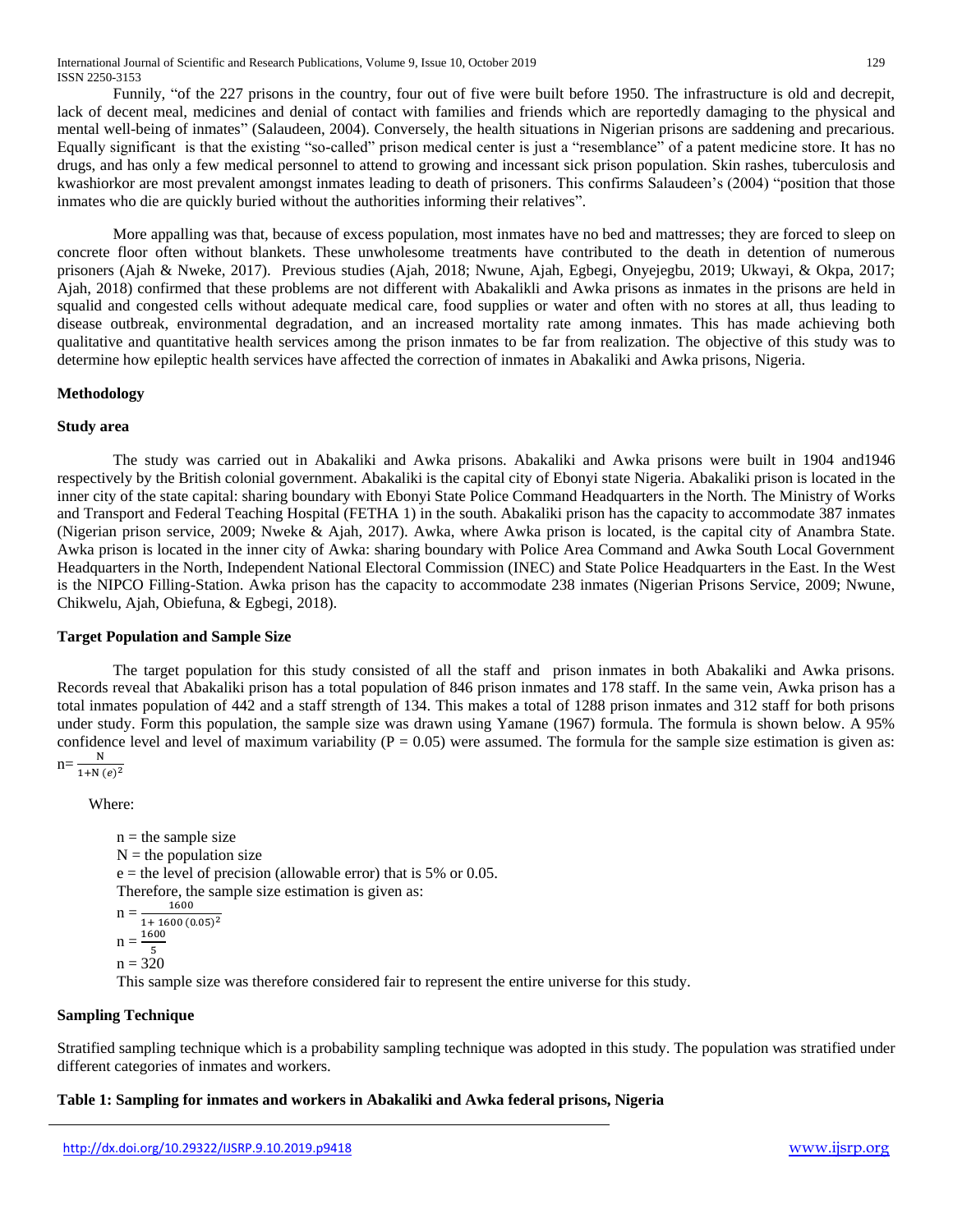International Journal of Scientific and Research Publications, Volume 9, Issue 10, October 2019 130 ISSN 2250-3153

| <b>Respondents</b>                  | Ouota | Value |
|-------------------------------------|-------|-------|
| <b>Awaiting Trial Inmates</b> 37.5% |       | 120   |
| (ATI)                               |       |       |
| <b>Convicts</b>                     | 46.9% | 150   |
| <b>Lifers</b>                       | 3.1%  | 10    |
| <b>Prison officers</b>              | 12.5% | 40    |
| <b>Total</b>                        | 100%  | 320   |

#### **Methods of data collection and Analysis**

Data for this study were primarily collected through questionnaire and In-depth Interview (IDI) guide. On the other hand, data were secondarily sourced through the library and other documents dealing with the prison system. Accordingly, responses from respondents, as were generated through interviews, were subjected to content analysis while the quantitative components of data generated were presented using frequencies and percentages.

#### **Ethical consideration**

The ethical approval was gotten from the Nnamdi Azikiwe Teaching Hospital (NAUTH) and the participants were provided with consent form on which clear explanations were made regarding their participation in the study. The participants were assured of confidentiality and safety with regard to the study. Also, they were made to know that their participation in the study was voluntary and the need to take note of their responses was clearly explained to them. Furthermore, discussions and interviews commenced after the consent forms have been signed, or thumb printed.

#### **Results**

Inferring from the sample size, a total of 320 questionnaire were distributed. From this number that were distributed, 307 were correctly filled and returned. This formed the basis for this analysis.

#### **Table 2: Socio-Demographic Characteristics of Respondents**

|                                                  | <b>Variables</b>              | Frequency | Percent       |
|--------------------------------------------------|-------------------------------|-----------|---------------|
| <b>Sex</b>                                       | Male                          | 283       | 92.2%         |
|                                                  | Female                        | 24        | 7.8%          |
|                                                  | Total                         | 307       | 100.0%        |
| Age                                              | 18-27                         | 112       | 36.5&         |
|                                                  | 28-37                         | 117       | $38.1\%$      |
|                                                  | 38-47                         | 49        | 16.0%         |
|                                                  | 48-57                         | 19        | 6.2%          |
|                                                  | 58-67                         | 5         | 1.6%          |
|                                                  | 68 and above                  | 5         | 1.6%          |
|                                                  | Total                         | 307       | 100.0%        |
| <b>Marital status</b>                            | Single                        | 164       | 53.4%         |
|                                                  | Married                       | 103       | 33.6%         |
|                                                  | Separated                     | 27        | 8.8%          |
|                                                  | Divorced                      | 8         | 2.6%          |
|                                                  | Widowed                       | 5         | 1.6%          |
|                                                  | Total                         | 307       | 100.0%        |
| Level of educational attainment                  | <b>Higher Education</b>       | 21        | 6.8           |
|                                                  | <b>First Degree</b>           | 51        | 16.6%         |
|                                                  | <b>OND/NCE</b>                | 71        | 23.1 &        |
|                                                  | GCE<br>O'<br><b>SSCE/WAEC</b> | 98        | 32.6%         |
|                                                  | Level                         |           |               |
|                                                  | Primary School                | 44        | 14.3%         |
|                                                  | No schooling at all           | 22        | 7.2%          |
|                                                  | Total                         | 307       | 100.0%        |
| Occupation                                       | Civil Service                 | 17        | 5.5%          |
|                                                  | Self-employed                 | 107       | 34.9%         |
| http://dx.doi.org/10.29322/IJSRP.9.10.2019.p9418 |                               |           | www.ijsrp.org |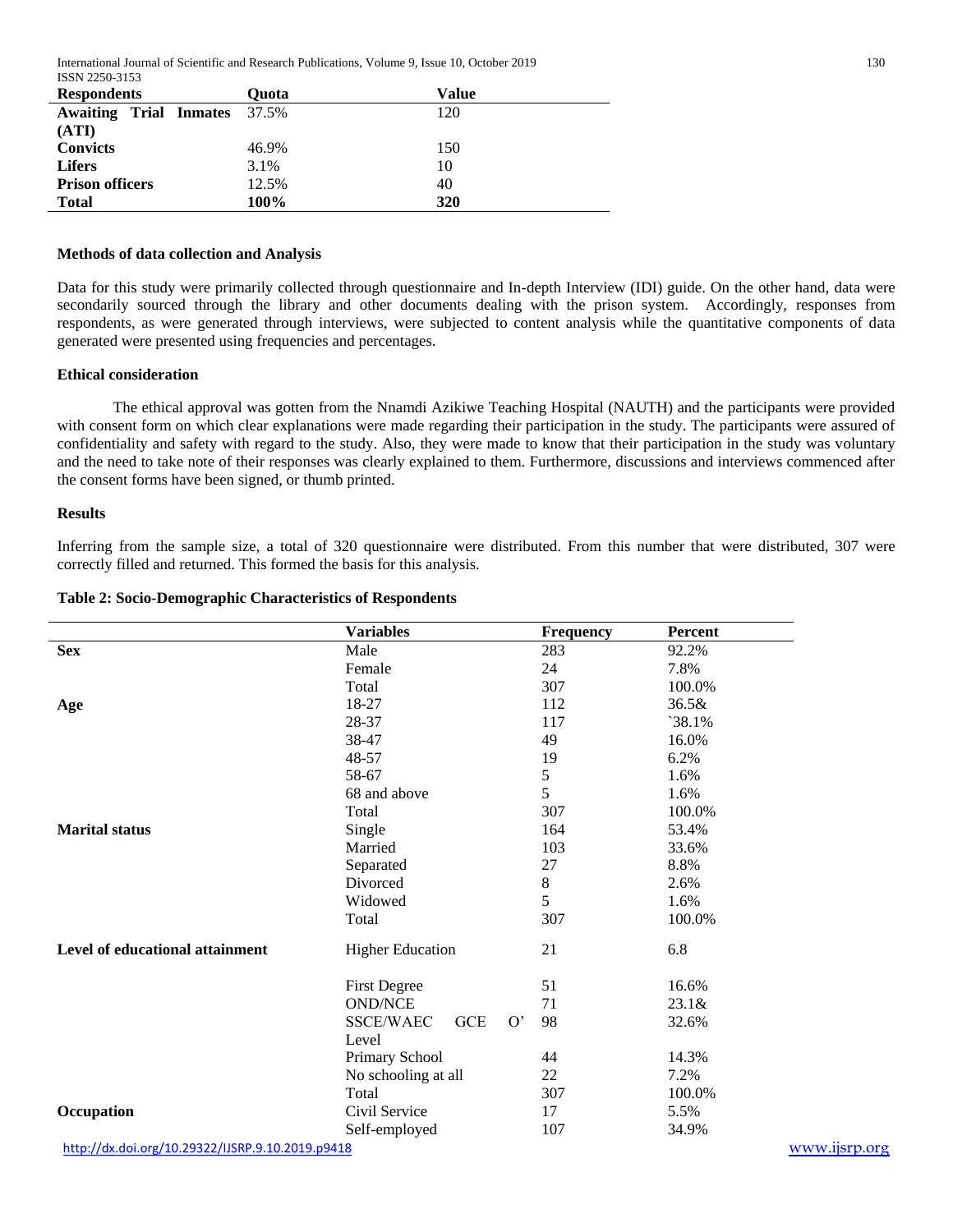International Journal of Scientific and Research Publications, Volume 9, Issue 10, October 2019 131 ISSN 2250-3153

|                              | Private sector               | 35  | 11.4%  |
|------------------------------|------------------------------|-----|--------|
|                              | Teacher                      | 10  | 3.3%   |
|                              | Farmer                       | 25  | 8.1 %  |
|                              | Unemployed                   | 29  | 9.4%   |
|                              | Student                      | 84  | 27.4%  |
|                              | Total                        | 307 | 100.0% |
| <b>Religious affiliation</b> | African Traditional Religion | 33  | 10.7%  |
|                              | Islam                        | 39  | 12.7%  |
|                              | Christianity                 | 231 | 75.3%  |
|                              | Others                       | 4   | 1.3 %  |
|                              | Total                        | 307 | 100.0% |
| <b>Ethnic Origin</b>         | Igbo                         | 232 | 75.6%  |
|                              | Yoruba                       | 43  | 14.0%  |
|                              | Hausa                        | 32  | 10.4%  |
|                              | Total                        | 307 | 100.0% |

Table 4 above shows that 92.2% of all the 307 respondents were male while 7.8% of the respondents were female. This implies that majority of the respondents were male. The table also shows that out of the 307 respondents, 36.5% of the respondents were within the age range of  $18 - 27$  years, 38.1% of the respondents were within the age range of  $28-37$  years, 16.0% of the respondents were within the age range of 38-47 years, 6.2% of the respondents were within the age range of 48-57 years, 1.6% of the respondents were within the age range of 58 -67 years and the age range that falls within the age bracket of 68 years and above were 1.6%, these represented a mean age of 32.78 years. The result shows that we have more respondents within the age range of 28-37 years. 53.4% of all the 307 respondents were single, 33.6% were married, the percentage of divorcees was 2.6%, 8.8% were separated, and 1.6% were widowed. The result shows that a majority of the respondents were single. It can also be discerned that 6.8% of all the 307 respondents were higher degree holders, 16.6% were first degree holders, 23.1% were OND/NCE holders, 32.1% were SSCE / WAEC holders, 14.3% were primary school leavers while 7.2% had no educational qualification. This shows that we have more respondents who were SSCE/WAEC holders. 10.7% of all the 307 respondents were traditional African worshippers, 12.7% were Muslims, and 75.3% were Christians, while 1.3% have other forms of religion not indicated. This shows that majority of the respondents were Christians. 5.5% of the sampled respondents were civil/public servants, 34.9%% were self-employed, 11.4% were in the private sector, 3.3% were teachers, 8.1% were farmers, 9.4% were unemployed, while 27.4% were students, this implies that more of the respondents were self-employed. 75.6% of all the 307 respondents were Igbo, 14.0% were Yoruba, while 10.4% were Hausa. This shows that majority of the respondents were Igbo.

| Table 3: Inmates view on types of diseases suffered. |  |  |  |
|------------------------------------------------------|--|--|--|
|------------------------------------------------------|--|--|--|

| <b>Ailment</b>             | <b>Number of inmates</b> |
|----------------------------|--------------------------|
| <b>High Blood Pressure</b> | 57 (21.2%)               |
| Malaria                    | 261 (97.0%)              |
| Skin related diseases      | 255 (94.8%)              |
| Loss of Memory             | 48 (17.8%)               |
| Obesity                    | $6(2.2\%)$               |
| <b>Toilet Infections</b>   | 44 (16.4%)               |
| Depression                 | 222 (82.5%)              |

Most of the inmates complained of malaria and skin related diseases, 97% and 93.8% respectively, this can be attributed to the much presence of mosquitoes and the general squalid conditions in which they live. Though complains about other diseases such as obesity (2.2%), high blood pressure (21.2%), toilet infections (16.4%), and loss of memory (17.8%) were few, other diseases such as cough and typhoid were reported and 82.5% of the respondents indicated that they suffered depression at one point or another. A lot of the inmates also complained of having suffered from more than one disease at different times. The congestion of the prisons makes it very easy for communicable diseases to spread within a short period of time.

230 of the 269 inmates (some 85.5%) whose questionnaires were received were of the view that the treatment they receive for their diseases are inadequate, this raises questions on the quality of medical services provided in the Prisons. As a result of the inadequate medical facilities, what we have is a collection of sick people, most of whom are not yet convicted, crammed and forgotten in overcrowded prisons. An inmate narrated this gruesome condition thus: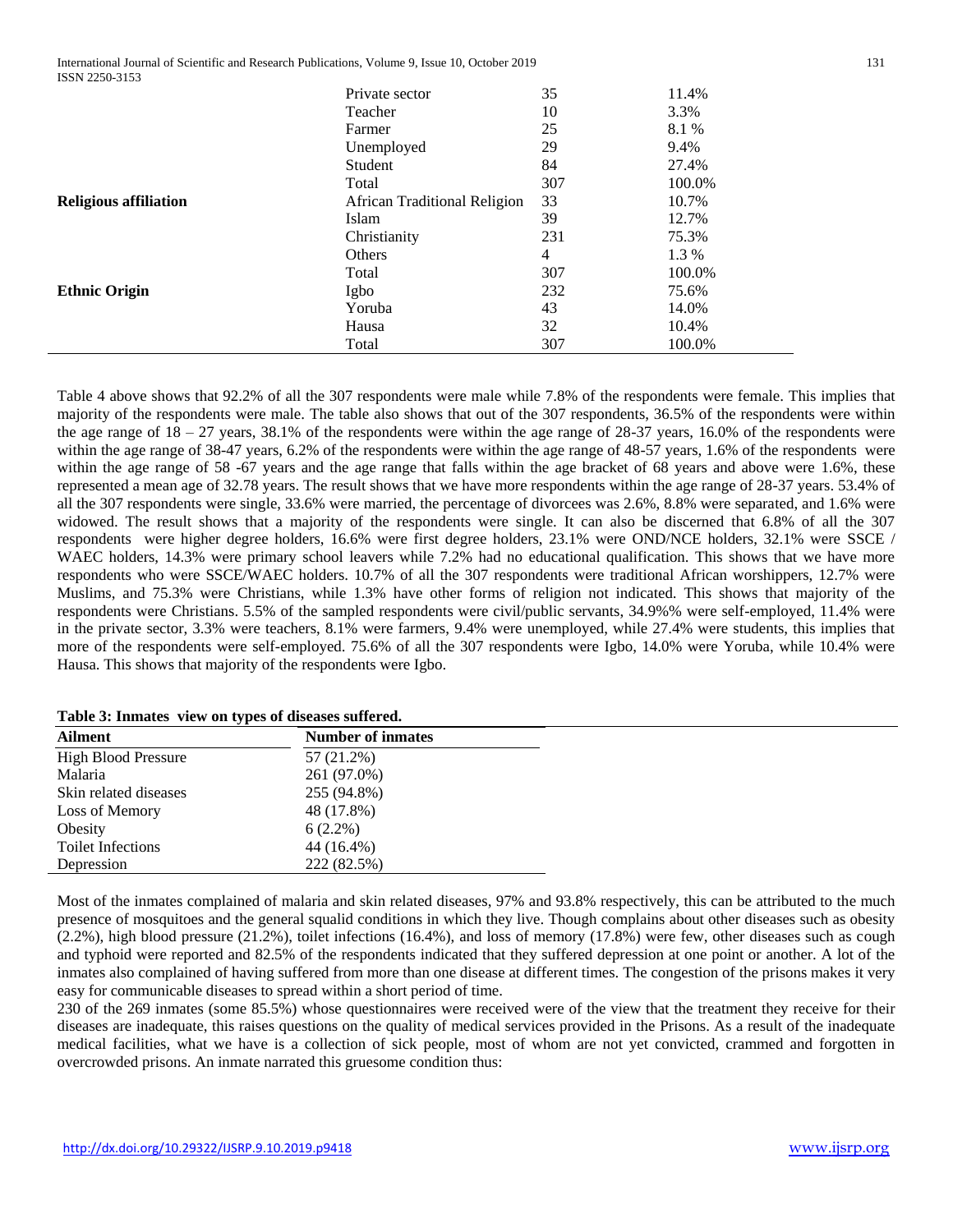Nobody leaves this prison without skin disease, it is the most common disease in the prison, there is no water to bath most of the times and the congestion is also a problem. (IDI, Prison inmate).

A little walk towards the prison cells actually depicted the whole spectacle. The inmates were just fraught with metal protectors without actual doors and windows, dangers from such were affirmed when the knowledge of the most rampant diseases among the inmates were brought to view. The inmates suffer mostly skin diseases and Malaria. Little research on this showed that this malady is not restricted only to Awka and Abakiliki prisons but also to other prisons in the country. This was corroborated by Usman (2014) who had argued that:

> The most common ailment among inmates is malaria, high blood pressure and skin infections, which is rampant among inmates, particularly those at the Medium Prisons. Also, inmates get back into society hardened after serving their sentences, thereby frustrating security operatives' efforts to curb criminal acts in the society.

The absence of good health facilities in the Awka and Abakaliki prisons has led to conditions antithetical to the achievement of the correctional objectives, this grim picture was captured by Oduyela (2003) when he stated that "the Nigeria penal system is punitive, degrading and dehumanizing; and leaves the prisoners with the least opportunity of re-entry into the society. He went further to argue that those who are lucky to come out alive find it exceedingly difficult to re-adjust to normal lives and eventually end up in crime".

Asked if they have been to prison before, 53 of the inmates answered in the affirmative, 31 (58.5% of the 53) of which believe that the absence of adequate prison facilities influence their recourse to crime. Asked about his thoughts on why there were cases of recidivism, a prison staff had this to say:

> Let me tell you the truth, the idea of correction cannot be achieved without providing good facilities. Some of these prisoners here have been released more than once but they still find their way back (IDI, prison staff).

Another IDI respondent stated differently:

…Which condition will make a born criminal not to indulge in crime, training such persons is waste of time, crime is so enshrined in their blood that they can never quit (oshi din a obara) stealing is in the blood (laughs). (IDI, prison staff).

Accordingly, the interviewed respondents also spoke at length about their mental health problems. This is because many of the inmates experienced depression when they are brought to prison.

An IDI respondent stated:

I was deeply facing psychiatric depression when I first came to prison. Sadly, there was no one I could talk to about it and nowhere to go.

This supports Hassan, Birmingham and Harty (2011) when they observed that "the prevalence of mental disorders among prison inmates is significantly higher than the general population globally" (Naidoo & Mkize, 2012) and in Nigeria (Agbahowe, Ohaeri , Ogunlesi & Osahon , 1998), "with prevalence rates ranging from 34% to 57%, as compared to a prevalence of 5.8% in the general Nigerian population" (Gureje, Lasebikan, Kola & Makanjuola, 2006). "Commonly reported mental disorders within prison populations include substance use, depression, and anxiety disorder" (Armiya', Obembe, Audu & Afolaranmi, 2013).

In addition to this initial depression, interviewed respondents described the complexity of establishing contact with prison health professionals to address their mental health challenges. These interviewed respondents also spoke at length about how acute and chronic mental health problems increased their vulnerability in prisons.

An IDI respondent noted:

We have some mentally deranged people in this prison that shouldn't be here. They have real mental issues and if a person has so many mental issues and they're crying all the time creating noise. The prison authorities supposed to put them somewhere where they can get help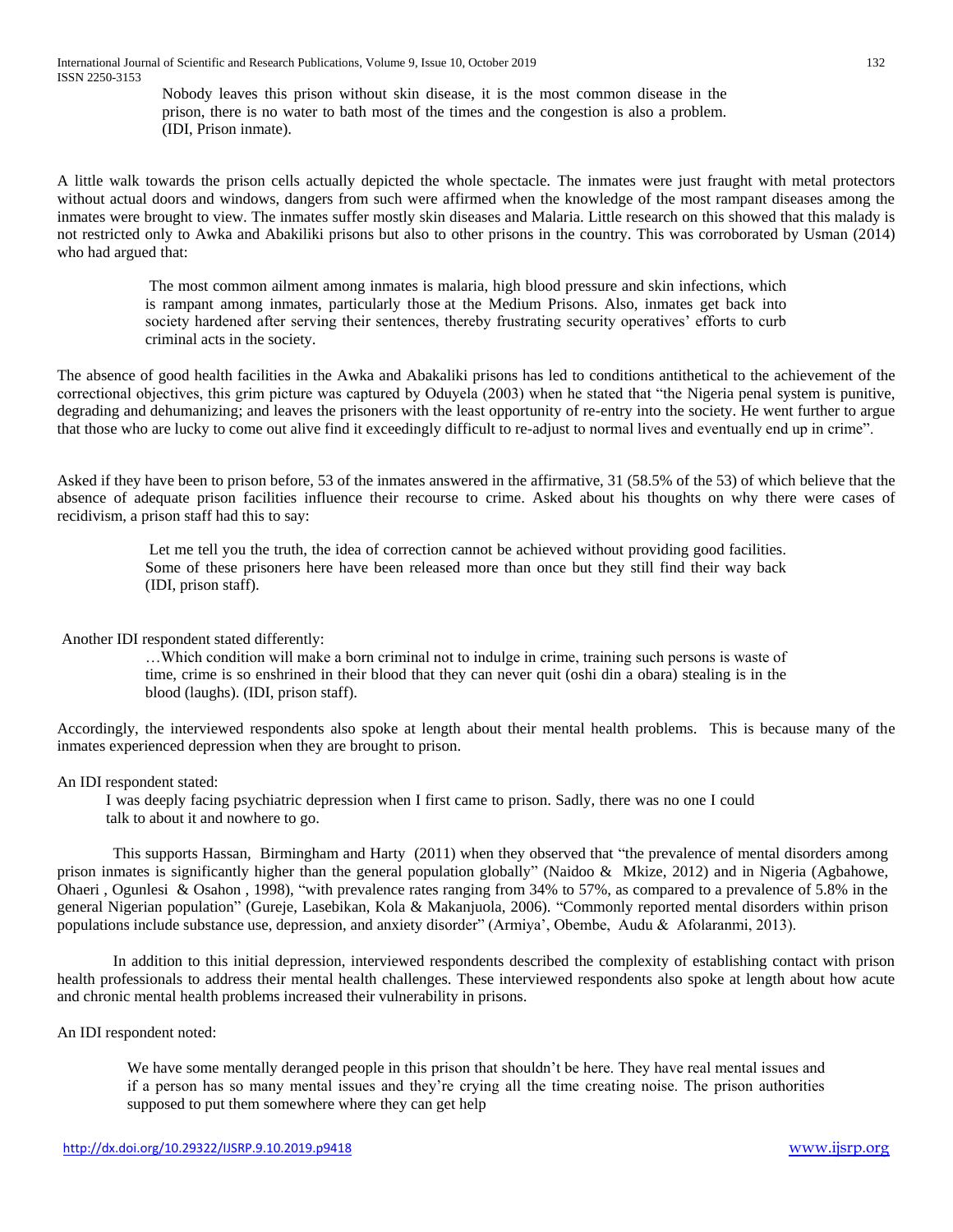International Journal of Scientific and Research Publications, Volume 9, Issue 10, October 2019 133 ISSN 2250-3153

This is in line with Aishatu, Ayodele, Moses and Tolulope (2013) when the observed that "the mental health of individuals in incarceration in Nigeria are often neglected as routine health screening is not usually done, resulting in a severely overcrowded situation containing mentally disordered offenders who in the opinion of prison medical officers need treatment in a psychiatric hospital".

Frequently, inmates faced the challenges of accessing proper medication as an IDI respondent noted: When we need medications, we weren't able to obtain the medication for a good days and by then I was starting to crash off the medication and becoming just a basket case at a time in my life where I really need to be steady as a rock.

This supports Agboola, Babalola and Udofia (2017) when they observed that because of "the deplorable conditions in Nigerian prisons. Inmates and detainees most of whom are awaiting trials are subjected to torture, extrajudicial execution, food and water shortages, gross overcrowding, inadequate medical treatment, deliberate and incidental exposure to heat and sun and infrastructure deficiencies that led to wholly inadequate sanitary conditions that could lead to death" (United States Development of States, 2015).

Many of the inmates also concealed their medical conditions because of how they saw their treatment in prisons.

An IDI respondent stated:

They treat most of us like we're morons"; "they start to make you feel like you're nuts"; "they are very rude"; and "they have attitudes like I don't give a damn.

This is despite the fact that it is an inalienable human right of everyone to have access to humane, qualitative, and effective mental health-care services, irrespective of whether they are free or in legal confinement. This is in consonance with the spirit of the Sustainable Development Goals (SDGs), which outline that no one should be left behind in the provision of health care, including mental health care. This aspiration is explicitly captured in the SDG 3, which aims to "ensure healthy lives and promote well-being for all, at all ages (Kruk, Gage & Arsenault, 2018).

## **Discussion**

Imprisonment is meant to reform, rehabilitate and re-integrate offenders back to the society. It is not an ideal place to manage mentally disordered inmates because of the stressful nature of the prison environment (Schmidt, 2011; Beijersbergen, Dirkzwager, Eichelsheim, Laan & Nieuwbeerta, 2013). Although prisoners represent a very small proportion of the total global population, they are likely to be extensive consumers of a wide range of health services (Wolf, Sebo, Haller, Eytan, Niveau & Bertrand, 2011; Payne-James, Green, Green, McLachlan, Munrom & Moore, 2010). "This is because the condition of incarceration can cause both physically and emotionally distress on the inmates, predisposing them to mental illness. In fact mental health problems are by far the most significant cause of morbidity in prison" (Hassiotis, Gazizova, Akinlonu, Bebbington, Meltzer & Strydom, 2011; Iversen, Sam & Helvik, 2013).

Sadly, despite the revised Standard Minimum Rules for the Treatment of Prisoners (Nelson Mandela Rules) to which Nigeria is signatory which clearly specifies how prisoners should be held under detention and this is currently not being achieved. These basic rules deeply find their roots in the inadequacy of correctional facilities at Awka and Abakiliki prisons and the little general regard the failure of this system has historically received. The total capacity of Nigerian prisons" is just under 48,000 and those under detention is 73,248. Therefore, the high level of congestion makes it simply impossible to treat prisoners humanely

### **Conclusion and recommendations**

The process of handling inmates has a number of fault lines. The first is the fact that many are held for petty crimes for which a noncustodian sentence would suffice and at very limited cost to the state. Secondly, the criminal process takes a leisurely time with too many adjournments for all kinds of reasons. Thirdly, bail terms can be so tough that many cannot afford them and, therefore, remain behind bars. Fourthly, the logistical capabilities of the prisons are often inadequate and this hampers the capabilities to bring prisoners to court when cases are due. In view of the above observations, health Programmes and policies that will increase the wellbeing of the inmates should be embraced as these will improve the lives of the inmates and facilitate their correction and reintegration back to the society. Also, psychological and counseling services designed for inmates who are depressed, filled with anxiety, fear and hopelessness should be improved and intensified. Finally, there is need to start monitoring the overall treatment of prison inmates by independent monitoring bodies. And, if such independent monitoring revealed irregularities in the system, then the system must allow for the review, and possible changes, of correctional approaches.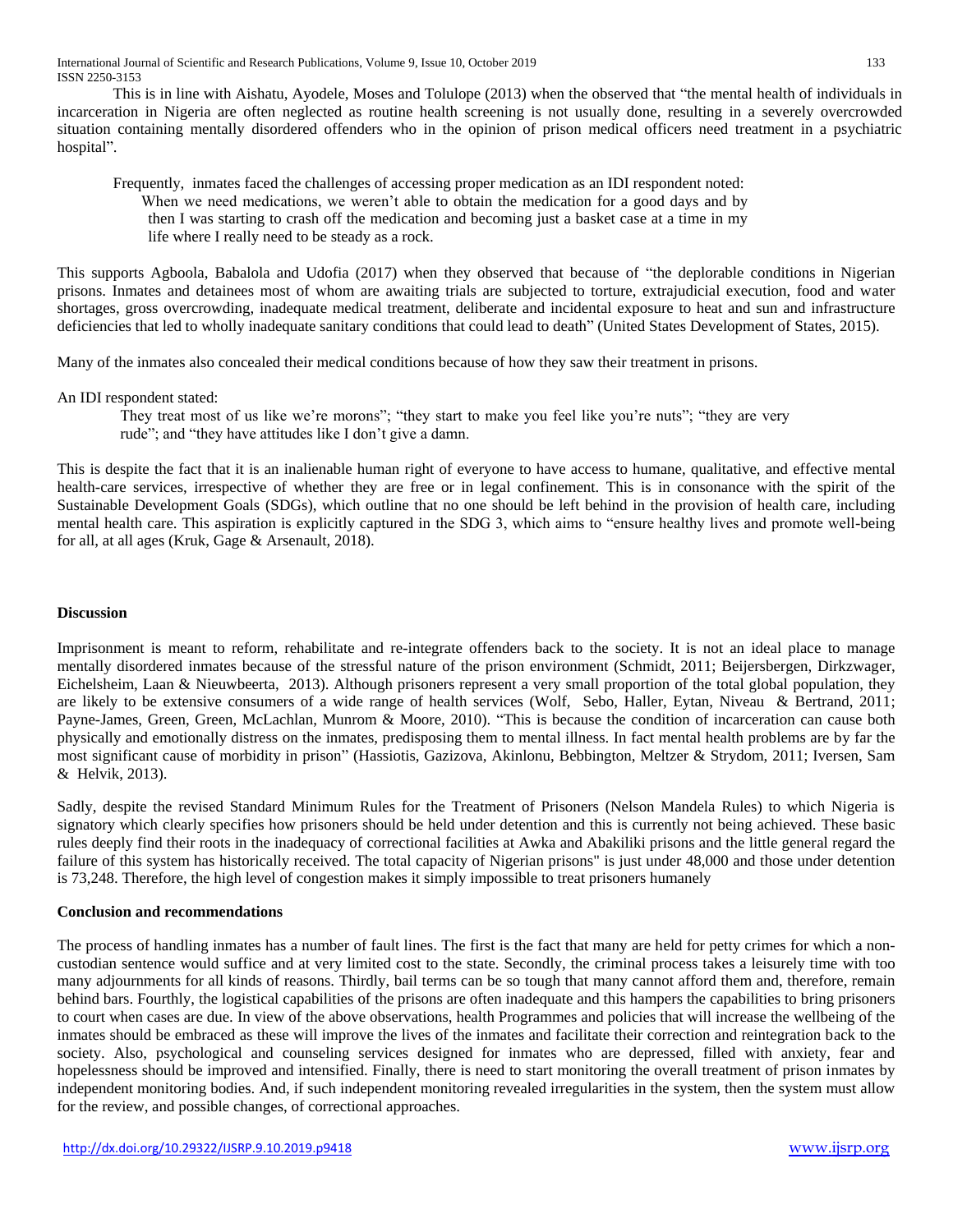#### **References**

| Agbahowe, S. A., Ohaeri, J. U., Ogunlesi, A. O., & Osahon, R. (1998). Prevalence of psychiatric<br>convicted inmates in a Nigerian prison community. East<br>African Medical Journal, 75, 19-26.                                                                                                                                  | morbidity among                                                                                              |
|-----------------------------------------------------------------------------------------------------------------------------------------------------------------------------------------------------------------------------------------------------------------------------------------------------------------------------------|--------------------------------------------------------------------------------------------------------------|
| Agboola, A., Babalola, E., & Udofia, O. (2017). Psychopathology among Offenders in a Nigeria Prison. International Journal of<br>Clinical Psychiatry, 5 (1), 10-15.                                                                                                                                                               |                                                                                                              |
| Aishatu, Y. Au., Ayodele, O., Moses, D. A., & Tolulope, O. A. (2013). Prevalence of<br>maximum security prison. Open Journal<br>of Psychiatry, $3(1).2$                                                                                                                                                                           | psychiatric morbidity among inmates in Jos                                                                   |
| Ajah, B. O. (2018). Educational training of inmates in Awka and Abakaliki Prisons, Nigeria.<br>Justice Sciences. International Journal of Criminal<br>Justice Science. 13 (2), 299-305                                                                                                                                            | International Journal of Criminal                                                                            |
| Ajah, B. O.(2018). Criminal Justice Administration and Panic of Prison Correction in Nigeria<br>System. 1 (2), 1-8                                                                                                                                                                                                                | Journal of Law and Judicial                                                                                  |
| Ajah, B. O., & Nweke, J. (2017). Prison Facilities and the Welfare of Inmates in Nigeria: A<br>Awka Prison. World Applied Sciences Journal 35 (3): 361-<br>369.<br>Armiya' U. A., Obembe, A., Audu, M., & Afolaranmi, T. (2013). Prevalence of psychiatric<br>maximum security prison. Open Journal of Psychiatry,<br>$3, 12-17.$ | Study of<br>Abakaliki and<br>morbidity among inmates in Jos                                                  |
| Beijersbergen, K. A., Dirkzwager, A. J., Eichelsheim, V. I., Laan, P. H., & Nieuwbeerta, P. (2013). Procedural justice and prisoners'<br>mental health problems: a longitudinal study.<br>Criminal Behaviour and Mental Health.                                                                                                   |                                                                                                              |
| Gureje, O., Lasebikan, V. O., Kola, L., & Makanjuola, V. A. (2006). Lifetime and 12-month<br>in the Nigerian Survey of Mental Health and Well-<br>Being. British Journal of Psychiatry, 188, 465–471.                                                                                                                             | prevalence of<br>mental disorders                                                                            |
| Hassan L, Birmingham L, Harty MA, et al. Prospective cohort study of mental health during<br>42                                                                                                                                                                                                                                   | imprisonment. BJP. 2011;198:37-                                                                              |
| Hassiotis, A., Gazizova, D., Akinlonu, L., Bebbington, P., Meltzer, H., & Strydom, A. (2011).<br>with intellectual disabilities: analysis of prison survey<br>156-157.                                                                                                                                                            | Psychiatric morbidity in prisoners<br>data for England and Wales. The British Journal of Psychiatry, 199(2), |
| Iversen, V. C., Sam, D. L., & Helvik, A. S. (2013). Psychological distress and perceived health in inmates in Norwegian prisons.<br>Scandinavian journal of public health.                                                                                                                                                        |                                                                                                              |
| Kruk, M. E., Gage, A. D. & Arsenault, C. (2018). High-quality health systems in the sustainable development goals era: time for a<br>revolution. Lancet Glob Health, 6, e1196-e1252.                                                                                                                                              |                                                                                                              |
| Naidoo, S., & Mkize, . D. L. (2012). Prevalence of mental disorders in a prison population in<br>Journal of Psychiatry, 15, 30-35.                                                                                                                                                                                                | Durban, South Africa. African                                                                                |
| Nigerian Prisons Service Manual, (2011). Nigerian Prisons Service. Abuja, Nigeria.<br>Nweke, J. O. & Ajah, B. O. (2017). Challenges Facing Vocational Training of Prison Inmates in Nigeria: A study of Abakaliki and<br>Awka Prisons. International Journal of Sciences and Research 73 (5), 33-48                               |                                                                                                              |
| Nwune, E. C. Chikwelu, E., Ajah, B. O., Obiefuna, C. E. & EGBEGI, F. C. (2018). Correctional<br>Community: The Views and Perception of Inmates and<br>Staff in Anambra State Prisons, Nigeria. Journal Developing Country<br>Studies 8 (6), 1-7                                                                                   | Programmes within the Prison                                                                                 |
|                                                                                                                                                                                                                                                                                                                                   |                                                                                                              |

Nwune, E. C., Ajah, B. O., EGBEGI, F. R., Onyejegbu, D. C. (2019). Across the Wall: the Perception of Rehabilitation, Reformation and Reintegration Programmes in Anambra State Prison Command. Journal of Law and Judicial System 2 (2), 13- 22

Oduyela, S., (September 23, 2003). Prisons of Horror. *Nigeriaworld.* Retrieved from *nigeriaworld.com/feature/publication/oduyela/092303.html*